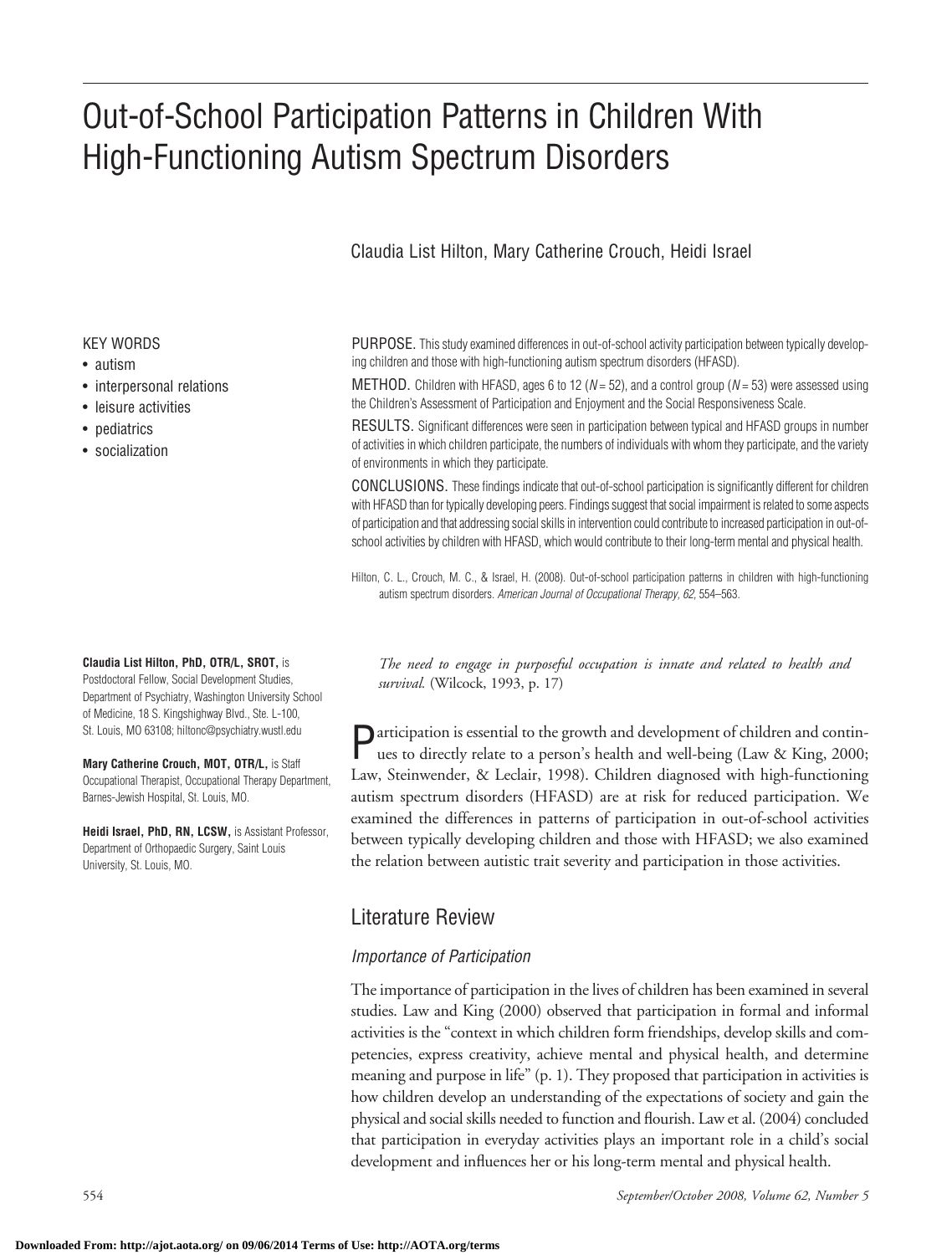## *Participation of Typically Developing Children and Adolescents*

In a study of typically developing children's occupations, Lawlor (2003) posited that children are socially occupied beings acting in a socially constructed world. She used ethnographic examples of children's engagement to show that children's participation in occupations represents the "interconnectedness of social relatedness, intersubjectivity, social action, and engagement" (p. 424). Participation in leisure occupations has been found to be an important predictor for future mental and physical health and life satisfaction in several studies (King et al., 2004; Larson & Verma, 1999; Tinsley & Eldredge, 1995). Larson (2000) found that participation by the general population in voluntary structured activities, such as sports, arts, and organizations, is the best context for developing initiative. From the examination of 3,771 adult leisure activity questionnaires, Tinsley and Eldredge (1995) concluded that participation in leisure occupations is an important source of need gratification that affects the physical and mental health of the individual.

## *Participation of Children and Adolescents With Disabilities*

Law and King (2000) examined children with disabilities and found them to be at risk for lower participation in everyday activities because of personal and environmental factors that may limit them from fully participating. In a later study, Law et al. (2004) used the Children's Assessment of Participation and Enjoyment and the Preferences for Activities of Children (CAPE/PAC; King et al., 2004) to assess participation of 427 children with differing physical disabilities and with a wide range of functions. Diagnostic categories were not found to be significant factors affecting the children's participation; however, factors such as age, gender, and functional abilities in the areas of cognition, communication, activities of daily living, and physical motor skills directly influenced the children's participation. In a more recent study, income was identified specifically as an environmental factor influencing participation (Law et al., 2006). Participation by children with physical disabilities was found to be less diverse in families reporting lower income. King et al. (2007) found that children's enjoyment of particular types of activities were related to their areas of competence, meaning that they reported enjoying the activities that they could do well more than those in which they were less skilled.

#### *Definition of HFASD*

HFASD encompasses children with an IQ in the normal range with a diagnosis of autism, Asperger's disorder (also

*The American Journal of Occupational Therapy* 555

known as Asperger syndrome), or pervasive developmental disorders not otherwise specified (PDD–NOS; Siegel, Minshew, & Goldstein, 1996). The term *high functioning* refers to the IQ and does not denote fewer autistic characteristics or less severity of characteristics. It is possible that some children with high IQs classified as HFASD may have more severe autistic characteristics than children with lower IQswho are not classified as high functioning*.* The *Diagnostic and Statistical Manual of Mental Disorders* (American Psychiatric Association, 2000) classifies people with autistic disorder or Asperger's disorder as having impairments in social interaction; having restricted, repetitive, and stereotyped patterns of behavior, interests, and activities; and having impairments in social, occupational, or other areas of functioning. Children who have similar symptoms but do not meet the criteria for either disorder are commonly diagnosed with PDD–NOS.

The prevalence of autism spectrum disorders (ASD) in the United States is between 2 and 7 per 1,000 children in the past decade, and it is estimated that of the 4 million people born each year over the past 2 decades, up to 560,000 have ASD (CDC, 2008). This condition is identified as the second most common serious developmental disability after intellectual impairment. Specific data are not available for HFASD. Comorbidity or secondary conditions are to be expected with ASD and include a large number of medical conditions, psychiatric disorders, and behavioral and motor symptoms (Gillberg & Billstedt, 2000). Studies examining motor problems or clumsiness in children with ASD reveal rates from 50% to 100% (Ghazuiddin & Butler, 1998; Ghazuiddin, Butler, Tsai, & Ghazuiddin, 1994; Gillberg, 1989; Green et al., 2002; Hilton et al., 2007; Klin, Volkmar, Cicchetti, & Rourke, 1995; Manjiviona & Prior, 1995; Miyahara et al., 1997).

## *Participation of Children With HFASD*

Orsmond, Krauss, and Seltzer (2004) studied peer relationships and participation in activities for 235 adolescents and adults with autism. They found that participation in social and recreational activities was greater in children who had greater independence in activities of daily living, a greater number of internalizing behavior problems, less impairment in reciprocal social interaction skills, a greater number of services received, greater maternal participation in activities, and inclusion while in school. Internalizing behaviors include traits such as being withdrawn and appearing lonely. It is confusing that children with these traits would have a higher level of participation. The authors suggested that people who are withdrawn may be able to be taken to social activities without active resistance, compared with those who actively avoid participation. The study also found higher rates of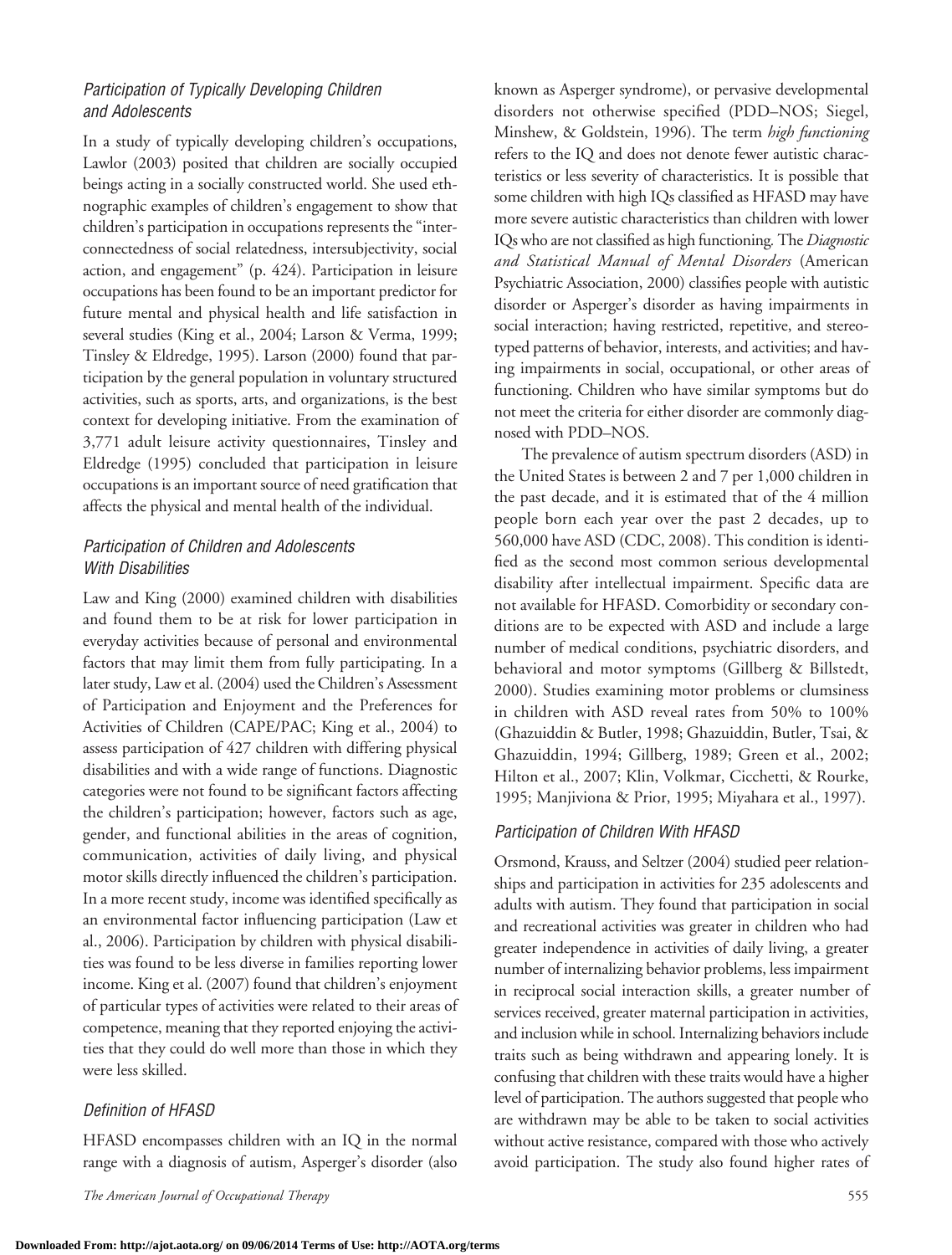participation in activities that did not require social interaction, common participation in organized events (formal activities), and less participation in casual social activities (informal activities). They also found that the people had greater feelings of loneliness, a poor understanding of their loneliness, and a lower quality of companionship in the friendships that they did have.

#### *Life Satisfaction Issues in Children With HFASD*

Church, Alisanski, and Amanullah (2000) examined the social, academic, and behavioral experiences of 40 children with Asperger's disorder who were between 3 and 15 years old. They found social skills to be the greatest life challenge and a source of frustration, anxiety, and confusion for the children. They found that most of the children "desperately wanted to fit in with their peer group but lacked the skills and social knowledge to do it" (p. 19). The study compared the children in different age groups and found that during the middle school ages, children expressed sadness, anxiety, and rejection. The older group of teenagers had increased anxiety, obsessive–compulsive tendencies, and behavioral challenges. In another study, Koning and Magill-Evans  $(2001)$  compared the social and language skills of 21 adolescent boys with Asperger's disorder to a control group of boys with similar age and IQ. Findings of this study indicated that adolescents with Asperger's disorder had significant deficits in social skills and in social perception. The study also found that, compared with the control group, the boys with Asperger's disorder had impairments in the ability to receive and interpret verbal and nonverbal language. Sixteen of the 21 boys with Asperger's disorder reported having virtually no friends. This study also showed that the boys with Asperger's disorder were aware of some of their deficits, and the researchers suggested that this awareness could cause them to be more susceptible to depression.

## Method

The study attempted to answer the following questions:

- 1. How do patterns of participation in out-of-school activities compare between typically developing children and those with HFASD in the areas of diversity of activities, intensity or frequency of participation, the number of people with whom they participate, the variety of environments in which they participate, and the enjoyment they report from participation in each activity?
- 2. How do patterns of participation in out-of-school activities compare between age groups of children with HFASD in the areas of diversity of activities, intensity or frequency of participation, the number of people with whom they participate, the variety of environments in

which they participate, and the enjoyment they report from participation in each activity?

3. How do patterns of participation in out-of-school activities compare between autistic trait severity levels of children with HFASD in the areas of diversity of activities, intensity or frequency of participation, the number of people with whom they participate, the variety of environments in which they participate, and the enjoyment they report from participation in each activity?

This descriptive study examined patterns of out-of-school participation in a group of typically developing children 6 to 12 years old and a group with HFASD. It compared participation patterns between the two groups and between autism severity levels. Nonparametric procedures were used to identify the differences between the two groups and between the levels of severity. The research was conducted with appropriate confidentiality, safety, and ethical principles in accordance with institutional review board protocol.

#### *Participants*

Participants consisted of two samples of children between ages 6 and 12. One sample consisted of 52 children with HFASD and the other consisted of 53 typically developing children. Parents of each of the 105 participants answered demographic questions and completed Social Responsiveness Scale (SRS; Constantino & Gruber, 2005) questionnaires. All of the participants were born full term, had an IQ of at least 70, and were proficient in use of the English language. They had no history of cerebral palsy or any other diagnosed major neurologic condition, no history of hearing problems, and no current noncorrectible hearing or vision problems. The 53 typically developing children had no diagnosis of ASD, attention deficit or hyperactivity disorder, Tourette syndrome, anxiety disorder, or any other major neurological or behavioral disorder. The characteristics were stated per parent report. Whether or not the participant had characteristics consistent with an autism spectrum diagnosis was confirmed by observation and scores on the SRS. The inclusion criterion of IQ levels being in the typical range was based on parent report.

The participants were recruited through a voluntary convenience sample from five Midwestern states. The sample of children with HFASD was recruited through parent and professional contacts known by the principal investigator and through parent support group meetings, and information was distributed through contacting support group email lists, newsletters for parents of children with ASD, and flyers about the study posted at sites of service providers for children with autism. The second sample of typically developing children was recruited 1 year later through information flyers and parent and professional contacts of the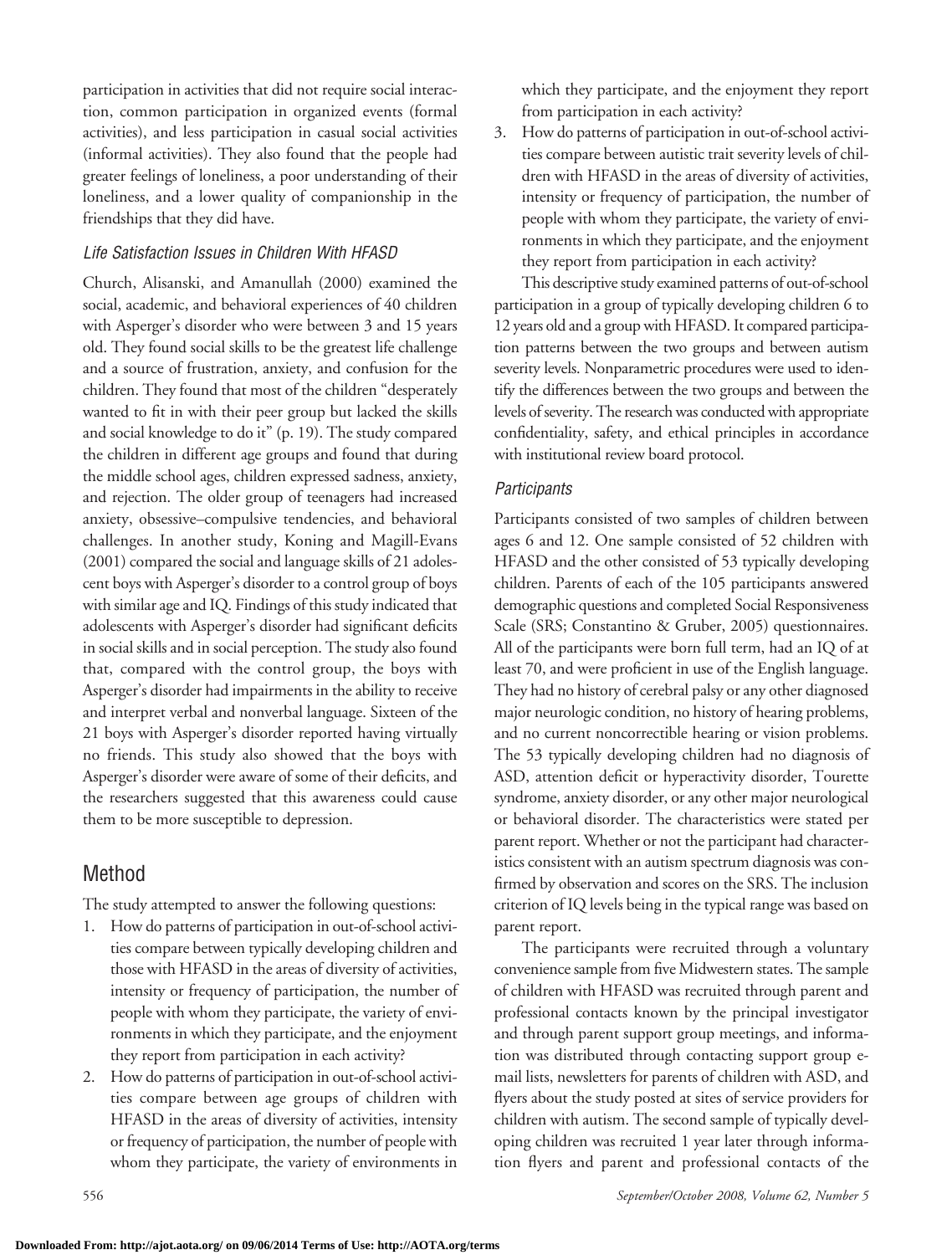research team. Similar characteristics were recruited in the control group participants regarding age group, developmental level, and gender to avoid variance that could not be controlled.

#### *Assessment Measures*

Children's Assessment of Participation and Enjoyment (CAPE; King et al., 2004) measures children's participation and enjoyment in 55 different formal and informal leisure activities for children. Children complete the CAPE in an interview format in which they report aspects of their participation in each of the activities within the previous 4 months. The CAPE is based on the World Health Organization's *International Classification of Functioning, Disability, and Health* (2001), which describes participation as involvement in life situations. The assessment divides children's participation into formal activities, which involve rules and have a formal leader, and informal activities, which involve little or no planning. The 55 activities within the assessment are also categorized into five activity types, consisting of recreational activities, active physical activities, social activities, skill-based activities, and self-improvement or educational activities.

The CAPE quantifies participation by five dimensions: diversity, intensity, with whom, where, and enjoyment.

- *• Diversity* identifies the number of activities out of the 55 choices in which the child participated during the 4 months before the data collection.
- *• Intensity* reports how often the child has participated in the activities over the past 4 months on a 7-point scale (1 = *once,* 2 = *twice,* 3 = *once per month,* 4 = *2–3 times per month,* 5 = *once per week,* 6 = *2–3 times a week,* 7 = *once daily or more).*
- *• With whom* reports the breadth of with whom the activity is usually done on a 5-point scale (1 = *alone,* 2 = *with family members,* 3 = *with other relatives,* 4 = *with friends,*  5 = *with others*).
- *• Where* reports where the activity is usually done on a 6 point scale (1 = *at home,* 2 = *at a relative's house,* 3 = *in your neighborhood,* 4 = *at school,* 5 = *in your community,*  6 = *beyond your community*).
- *• Enjoyment* reports how much the child enjoys participating in the activity on a 5-point scale (1 = *not at all,* 2 = *not very much,* 3 = *somewhat, sort of,* 4 = *very much,* 5 = *love it*).

The CAPE was selected for this study because of its depth of analysis of participation in out-of-school activities. Normative data are in the process of being collected for the CAPE, so standards are not yet available(King et al., 2004). Intraclass correlation coefficients for the formal, informal, and total participation *diversity, intensity,* and *enjoyment*

*The American Journal of Occupational Therapy* 557

scores of the CAPE ranged from .64 to .86, indicating sufficient test–retest reliability (Kirshner & Guyatt, 1985). King et al. (2007) reported in a study involving 427 children with physical disabilities between ages 6 and 15 that *intensity* and *enjoyment* scores were significantly correlated (although with small to moderate correlations) with environmental, family and child variables in expected ways. Predictions were also supported with respect to differences in mean scores for boys versus girls and children in various age groups, substantiating the construct validity of the CAPE.

The SRS (Constantino & Gruber, 2005), a quantitative measure of autistic social impairment traits, is a 65-item questionnaire for parents, teachers, or caregivers who have routinely observed children in their naturalistic social settings for a minimum of 2 months. The SRS generates scale scores for specific symptom domains as well as a singular total score for autistic social impairment, which is validated by factor, cluster, and latent class analysis (Constantino et al., 2004; Constantino & Todd, 2000). Total scores—both raw scores and *T* scores—indicate the severity of social impairment in the autism spectrum. Individual scores are derived on five treatment subscales, reflecting performance in the areas of social awareness, social cognition, social communication, social motivation, and autistic mannerisms. Higher total scores on the SRS indicate greater severity of social impairment. The *T* scores are grouped into three categories: normal, mild to moderate, and severe impairment.

The SRS exhibits nonsignificant correlations with IQ (Constantino et al., 2006) and a substantial agreement with the Autism Diagnostic Interview–Revised (Constantino, Davis, et al., 2003; Constantino et al., 2004), the "gold standard" for diagnosis per parent report. Parent-report scores on the SRS are highly heritable (Constantino, Przybeck, Friesen, & Todd, 2000), are continuously distributed in the general population (Constantino & Todd, 2003, 2005), and distinguish children with pervasive developmental disorders from those with other child psychiatric conditions (Constantino et al., 2000; Constantino, Hudziak, & Todd, 2003). Norms for the SRS have been published from a collection of standardization data involving 1,636 children ages 4 to 18 years, and psychometric properties (Constantino et al., 2000; Constantino, Davis, et al., 2003) for both parent- and teacher-report SRS in the general population are strong (Constantino & Gruber, 2005). Internal consistency was computed from teacher-report data for 195 schoolchildren ages 4 to 7 (Cronbach's  $\alpha$  = .97; Constantino et al., 2000). Examples of SRS test items are "is able to understand the meaning of other people's tone of voice and facial expressions" and "offers comfort to others when they are sad."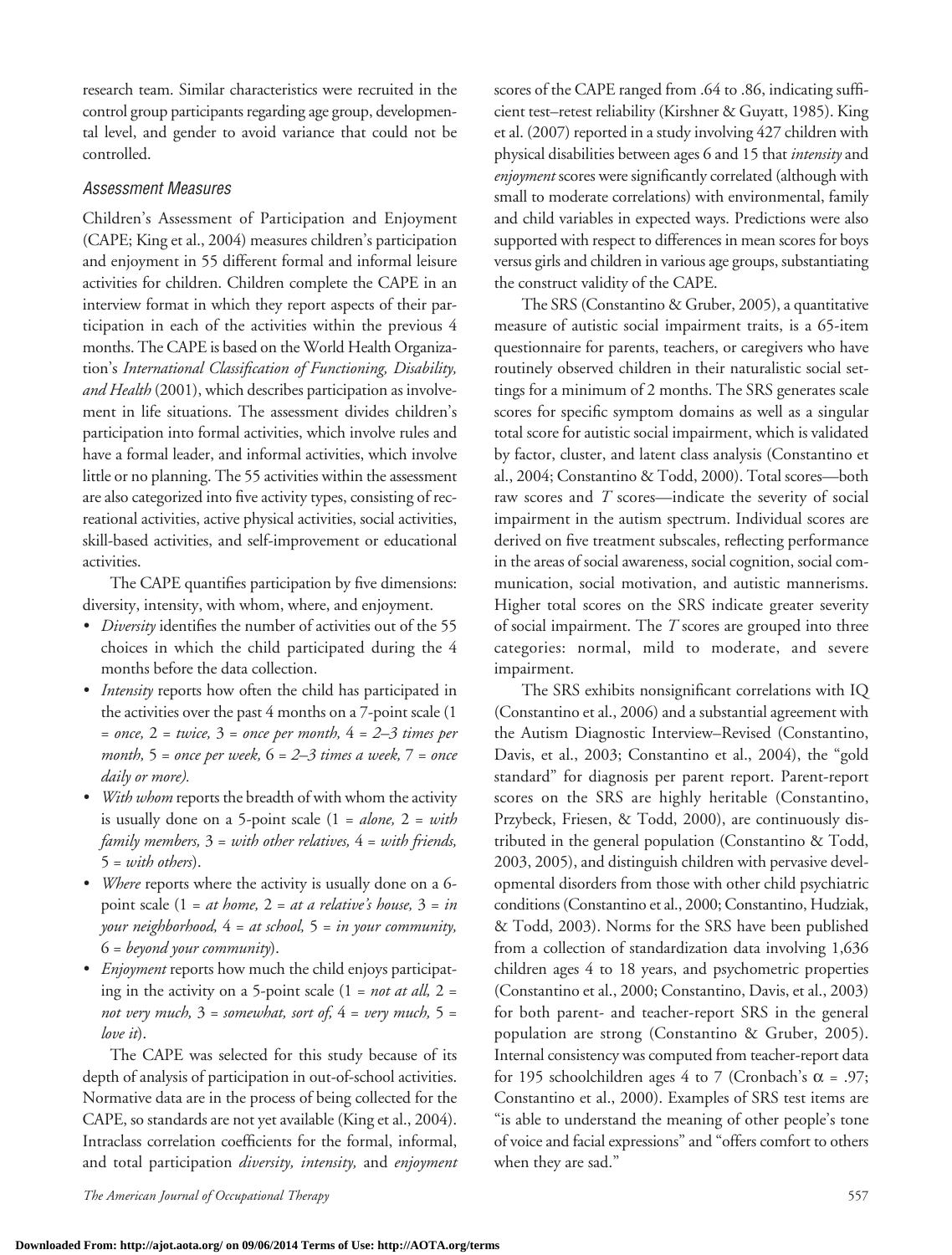#### *Data Analysis*

The data for the study were analyzed with SPSS for Windows, version 15.0 (SPSS, Inc., Chicago, IL). The Mann–Whitney *U* test (Portney & Watkins, 2000) was used to identify the differences between participation of the HFASD group and the control group and between HFASD with secondary conditions and those without. A Kruskal-Wallis one-way analysis of variance (Portney & Watkins, 2000) by ranks was used to compare the differences between participation patterns across levels of severity. A multivariate analysis of variance (MANOVA; Portney & Watkins, 2000) was used to examine differences across age groups and diagnostic categories.

Comparisons of CAPE scores between HFASD and control groups for the overall CAPE dimensions of *diversity, intensity, with whom, where,* and *enjoyment* were completed, using the Mann–Whitney *U* test. Then the comparisons of the dimensions of the various categories and types of activities were completed, consisting of *formal, informal, recreational, physical, social, skill-based,* and *self-improvement*  activities.

## **Results**

Chi-square analyses revealed no significant differences between gender or age category in the HFASD and typically developing children groups (Table 1). Among the HFASD sample, 85% (44 participants) were boys and 15% (8 participants) were girls. The sample of typically developing children consisted of 83% (44) boys and 17% (9) girls. The mean age of the HFASD group was 9.54, and 9.59 for the group of typically developing children. Most of the children in both groups were white (92% in the HFASD group and 91% in the typical group). Ethnic minorities of Spanish, Hispanic, or Latino heritage represented 6% of the HFASD group and 7% of the control group; American Indian or Alaskan participants composed 2% (1 participant) of each group.

Within the HFASD group, 56% (29 participants) were reported as having at least one secondary condition, and no

**Table 1. Characteristics of Participants (***N* **= 105)**

| Characteristic      | <b>HFASD</b><br>Count | <b>HFASD</b><br>% | Control<br>Count | Control<br>$\%$ | $\chi^2$ | df |
|---------------------|-----------------------|-------------------|------------------|-----------------|----------|----|
| Gender              |                       |                   |                  |                 |          |    |
| Male                | 44                    | 84.6              | 44               | 83              | 0.517    | 1  |
| Female              | 8                     | 15.4              | 9                | 17              |          |    |
| Age category, years |                       |                   |                  |                 |          |    |
| $6 - 8$             | 19                    | 36.5              | 21               | 39.6            | 0.942    | 2  |
| $9 - 10$            | 18                    | 34.6              | 17               | 32.1            |          |    |
| $11 - 12$           | 15                    | 28.8              | 15               | 28.3            |          |    |

*Note.* HFASD = high-functioning autism spectrum disorders. All *p* values are nonsignificant.

secondary conditions were identified in the control group. The most common secondary condition reported among the HFASD group was attention deficit hyperactivity disorder (35%), followed by anxiety disorder (10%), learning disability (8%), depression (4%), Tourette syndrome (4%), and epilepsy (2%).

Chi-square analyses revealed a significant difference between the income levels of the HFASD and control groups; the control group had a higher income. The top income group was then excluded from the data, and a second chi-square analysis was completed. From this analysis, no significant difference in income level was present between the two groups. A Mann–Whitney *U* comparison of the two groups (control and HFASD) between the CAPE dimension scores was subsequently undertaken. The results of this analysis followed the same pattern as the original analysis between the CAPE dimension scores, in which all income levels were included from the entire group (Table 2). From these results, it was concluded that the income-level difference did not significantly affect the participation results, and all participants remained in the analysis.

To obtain the score for *intensity,* the sum of item intensity scores (frequency of participation) was divided by the 55 possible items rather than the actual number of items in which the child participated. This method of calculation appeared to cause the *intensity* score to be affected by the number of activities the children did rather than truly measuring how often they engaged in the activities that they did. Therefore, a second *intensity* score, *intensity 2,* was calculated based only on the number of activities in which the child participated. On examination of this *intensity 2* score, no significant differences were seen between the children with HFASD and the control group. The*formal, recreational,* and *social* activities still had significant differences between the two groups.

Participation dimensions between the participants with HFASD who had secondary conditions were compared with those who had no secondary conditions using the Mann– Whitney *U* test. No significant differences were seen for any of the participation dimensions for any of the activity categories.

Comparison of the CAPE dimensions was performed across the SRS severity levels, which revealed significant differences between SRS severity levels and CAPE dimension scores, except for *enjoyment* (see Table 3). Mann–Whitney *U* post hoc analyses revealed significant differences between CAPE scores and two of the SRS severity level relationships (*typical* and *mild to moderate, typical* and *severe*)*,* but not between the third (*mild to moderate* and *severe*) in all the CAPE categories except for *enjoyment,* which was not significant.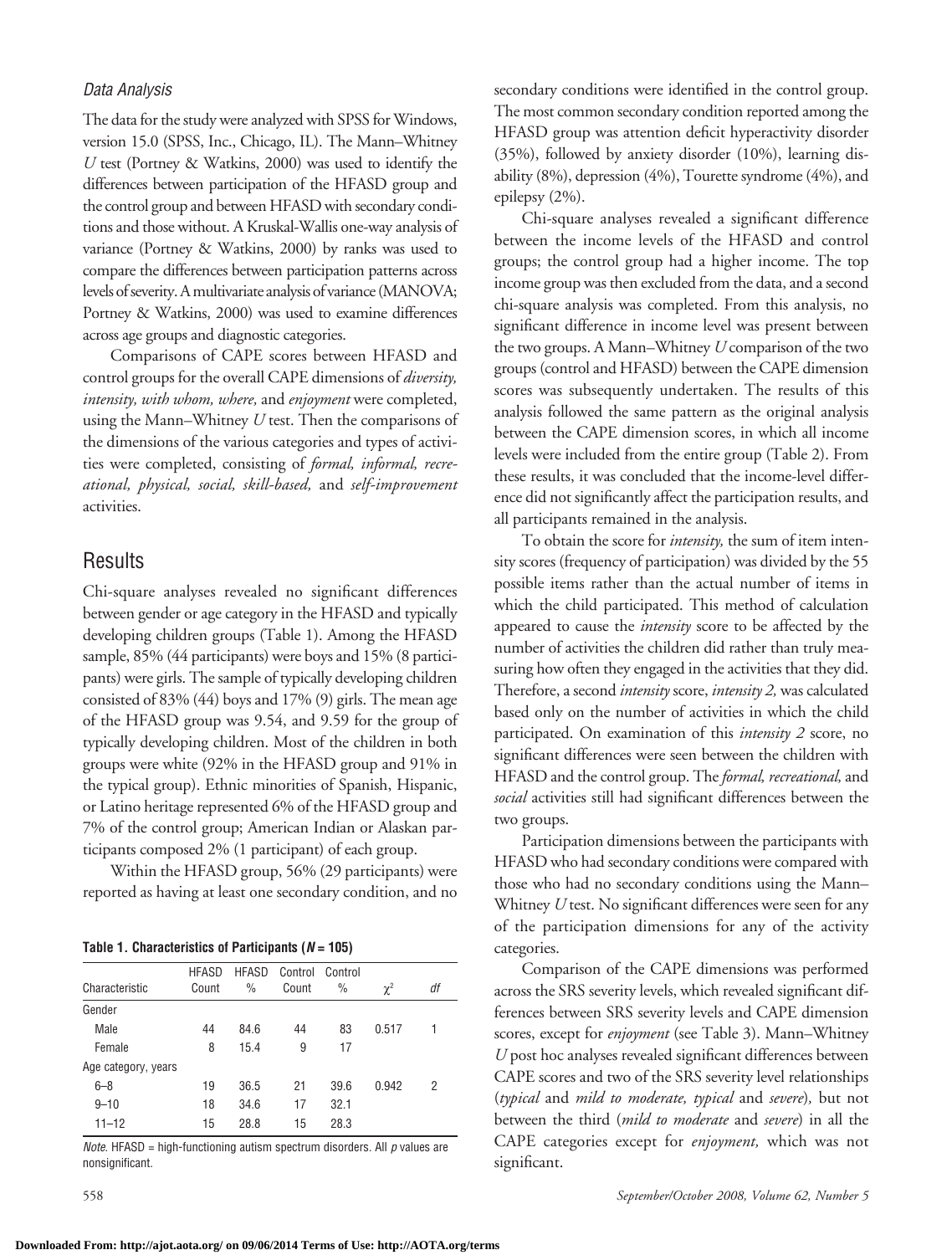**Table 2. Mann–Whitney** *U* **Comparison of CAPE Scores Between HFASD and Control Participants (***N* **= 105)**

|                          | Diversity         |            |             |            |           |           |
|--------------------------|-------------------|------------|-------------|------------|-----------|-----------|
| CAPE Scores (# of items) | ( <i>Z</i> Score) | Intensity  | Intensity 2 | With Whom  | Where     | Enjoyment |
| Overall (55)             | $-5.27***$        | $-4.45***$ | $-0.026$    | $-3.63***$ | $-3.13**$ | $-0.045$  |
| Formal (15)              | $-2.02*$          | $-2.98**$  | $-3.19**$   | $-2.92**$  | $-3.02**$ | $-2.23*$  |
| Informal (40)            | $-5.63***$        | $-4.34***$ | $-0.622$    | $-3.79***$ | $-3.19**$ | $-0.301$  |
| Recreational (12)        | $-3.17**$         | $-1.71$    | $-2.46*$    | $-2.69**$  | $-3.14**$ | 1.66      |
| Physical (13)            | $-6.59***$        | $-6.03***$ | $-1.14$     | $-2.66**$  | $-2.21*$  | $-0.555$  |
| Social (10)              | $-4.78***$        | $-4.46***$ | $-2.05*$    | $-1.84$    | $-2.31*$  | $-0.516$  |
| Skill based (10)         | $-0.036$          | $-0.049$   | $-0.485$    | $-0.181$   | $-1.31$   | $-0.055$  |
| Self-improvement (10)    | $-3.86***$        | $-0.324$   | $-0.299$    | $-0.080$   | $-1.16$   | $-0.667$  |

*Note.* CAPE = Children's Assessment of Participation and Enjoyment; HFASD = high-functioning autism spectrum disorders.

\**p* < .05. \*\**p* < .01. \*\*\**p* < .001.

Because recruitment of the typically developing participants was matched by age groups to the HFASD participants rather than by exact age, analyses for age differences also used age groups rather than exact age. A MANOVA examining the differences between the means of the participation dimensions for age and HFASD and control showed significant differences for *diversity, intensity,* and *where.* Comparing the three age groups  $(6-8, 9-10, 11-12)$ , the control group participation *diversity* and *intensity* increased in the older participants, and the HFASD group participation decreased. When *intensity 2* was used instead of the original *intensity* calculations, however, a significant difference was no longer seen between groups or for any activity categories. Means of *where* the children participated were significantly different but did not show a consistent pattern of reduction in rela-

tionship to the increase in age, as was seen with *diversity* and *intensity* (Table 4).

# **Discussion**

Results from the CAPE assessment comparisons between the two groups indicate that the HFASD group participated in a more limited range of activities (*diversity*), participated in activities with a narrower group of other participants (*with whom*), and participated in activities in a narrower range of geographic locations (*where;* see Table 2). Given the understanding that participation in occupation actually enhances and improves health and well-being (Law et al., 1996, 1998, 2004), this finding is concerning for children with HFASD. Causality is not part of this analysis, but it is possible that

| <b>CAPE Categories (Max Possible)</b> | <b>SRS Severity Level</b> | N  | <b>Median Score</b> | $\chi^2$ | df             | р    |
|---------------------------------------|---------------------------|----|---------------------|----------|----------------|------|
| Overall diversity (55)                | <b>Typical</b>            | 53 | 35                  | 27.90    | $\overline{2}$ | .000 |
|                                       | Mild to moderate          | 11 | 28                  |          |                |      |
|                                       | Severe                    | 41 | 26                  |          |                |      |
| Overall <i>intensity</i> (7)          | <b>Typical</b>            | 53 | 2.78                | 20.04    | 2              | .000 |
|                                       | Mild to moderate          | 11 | 2.18                |          |                |      |
|                                       | Severe                    | 41 | 2.11                |          |                |      |
| Overall with whom (5)                 | <b>Typical</b>            | 53 | 2.5                 | 13.46    | $\overline{2}$ | .001 |
|                                       | Mild to moderate          | 11 | 2.38                |          |                |      |
|                                       | Severe                    | 41 | 2.28                |          |                |      |
| Overall where (6)                     | <b>Typical</b>            | 56 | 2.90                | 9.91     | $\overline{2}$ | .007 |
|                                       | Mild to moderate          | 11 | 2.70                |          |                |      |
|                                       | Severe                    | 41 | 2.59                |          |                |      |
| Overall <i>enjoyment</i> (5)          | <b>Typical</b>            | 56 | 3.81                | 0.473    | $\overline{2}$ | .790 |
|                                       | Mild to moderate          | 11 | 3.77                |          |                |      |
|                                       | Severe                    | 41 | 3.81                |          |                |      |

**Table 3. Kruskal–Wallis Comparison of CAPE Scores With SRS Severity Levels (***N* **= 105)**

*Note.* CAPE = Children's Assessment of Participation and Enjoyment; HFASD = high-functioning autism spectrum disorders; SRS = Social Responsiveness Scale Post hoc analyses (Mann–Whitney *U*) revealed a significant difference between the CAPE scores and SRS severity levels between typical and both mild to moderate and severe but not between mild to moderate and severe.

*The American Journal of Occupational Therapy* 559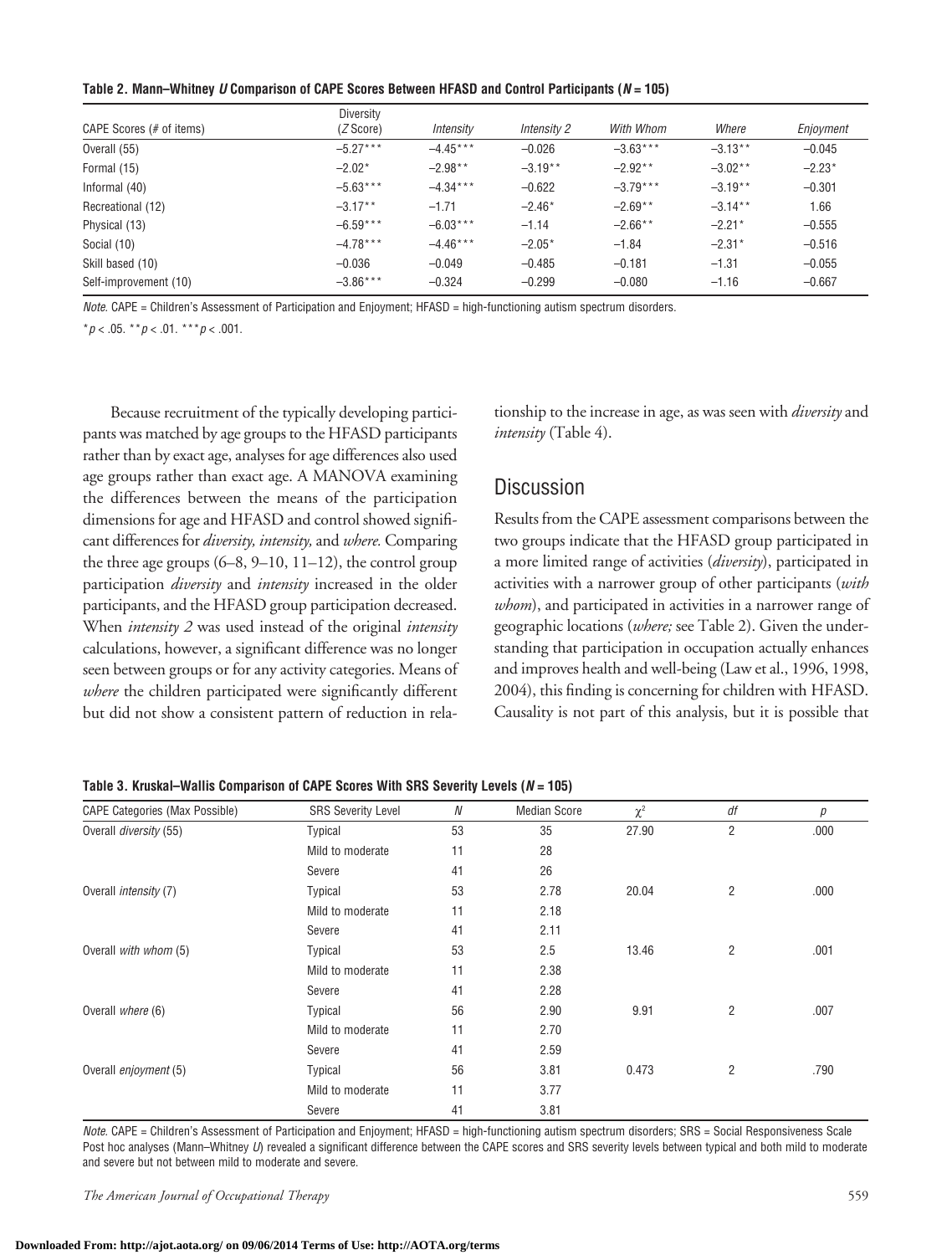| <b>CAPE Overall</b><br><b>Dimensions</b> | Diagnostic<br>Group | Age<br>Group                     | Mean<br>Score           | F     | df             | р    |
|------------------------------------------|---------------------|----------------------------------|-------------------------|-------|----------------|------|
| Diversity (55)                           | Control             | $6 - 8$<br>$9 - 10$<br>$11 - 12$ | 32.38<br>34.59<br>37.27 | 4.47  | $\overline{2}$ | .014 |
|                                          | <b>HFASD</b>        | $6 - 8$<br>$9 - 10$<br>$11 - 12$ | 28.32<br>25.44<br>23.20 |       |                |      |
| Intensity (7)                            | Control             | $6 - 8$<br>$9 - 10$<br>$11 - 12$ | 2.67<br>2.68<br>3.26    | 6.98  | $\overline{2}$ | .001 |
|                                          | <b>HFASD</b>        | $6 - 8$<br>$9 - 10$<br>$11 - 12$ | 2.42<br>2.12<br>1.82    |       |                |      |
| With whom (5)                            | Control             | $6 - 8$<br>$9 - 10$<br>$11 - 12$ | 2.52<br>2.51<br>2.52    | 0.882 | $\overline{2}$ | .417 |
|                                          | <b>HFASD</b>        | $6 - 8$<br>$9 - 10$<br>$11 - 12$ | 2.26<br>2.40<br>2.21    |       |                |      |
| Where (6)                                | Control             | $6 - 8$<br>$9 - 10$<br>$11 - 12$ | 2.81<br>2.76<br>3.10    | 3.66  | 2              | .029 |
|                                          | <b>HFASD</b>        | $6 - 8$<br>$9 - 10$<br>$11 - 12$ | 2.47<br>2.80<br>2.67    |       |                |      |
| Enjoyment (5)                            | Control             | $6 - 8$<br>$9 - 10$<br>$11 - 12$ | 3.85<br>3.76<br>3.80    | 1.08  | 2              | .343 |
|                                          | <b>HFASD</b>        | $6 - 8$<br>$9 - 10$<br>$11 - 12$ | 3.92<br>3.85<br>3.54    |       |                |      |

**Table 4. MANOVA Comparison of CAPE Scores Between Age Groups of HFASD and Control Participants (***N* **= 105)**

*Note.* CAPE = Children's Assessment of Participation and Enjoyment; HFASD = high-functioning autism spectrum disorders; MANOVA = multivariate analysis of variance. Hotelling's Trace = .017, Wilks's lambda = .016 (Portney & Watkins, 2000).

the inhibited participation of the HFASD children may contribute to their lack of opportunity for development of social skills and, conversely, that the lack of social skills may contribute to their limited participation. However, based on the premise that participation in activities is where children form friendships, develop skills and competencies, express creativity, achieve mental and physical health, and determine meaning and purpose in life (Law & King, 2000), participation would be the vehicle for development of their social skills. Differences regarding severity levels of children with HFASD showed no additional differentiation between participation patterns of children with mild to moderate or severe levels of severity of autistic traits, even though they did substantiate the differences between children with HFASD and typically developing children. These findings may be related to the specific SRS score distribution of the participants in this study rather than being representative of the larger population of individuals with HFASD. Among the HFASD participants, only 11 had scores in the mild-tomoderate level category, compared with 41 in the severe level category. In addition, the mild-to-moderate group had SRS *T* scores in the upper two-thirds (i.e., the more severe end) of the category. Future research needs to clarify the true nature of this relationship in the larger population.

Because no significant differences were seen between the participation dimensions of those children with HFASD who had secondary conditions, such as attention deficit hyperactivity disorder, and those who did not, it appears that the presence of secondary conditions was not related to the lower participation levels. The differences between participation by age group suggest that *diversity* of participation in out-of-school activities reduces as children get older, unlike the pattern seen in their typically developing counterparts, which increases as they get older. Previous studies have found that older children with Asperger's disorder express feelings of sadness, frustration, anxiety, and rejection (Church et al., 2000) and feelings of loneliness (Orsmond et al., 2004) and that awareness of their social deficits could cause them to be more susceptible to depression (Koning & Magill-Evans, 2001). The reduced participation seen in the older children may offer some explanation for these indicators of unhappiness.

The general lack of differences between the two groups for *enjoyment* means that both groups report similar levels of *enjoyment* of the activities in which they participate. On the one hand, this finding indicates that the children with HFASD report receiving the same amount of enjoyment benefit as typically developing children from each of the activities that they do. On the other hand, however, it does not address the questions "do the children who participate in a greater diversity of activities have greater enjoyment in life?" or "are the children with HFASD satisfied with the activities in which they participate, or would they prefer to have a larger repertoire of activities?" These would be good questions for future studies to address. It is possible that the reduced out-of-school participation in comparison to their typical peers may be related to these indications of decreased feelings of well-being in the previously mentioned studies of older children with ASD (Church et al., 2000; Koning & Magill-Evans, 2001; Orsmond et al., 2004).

Children with HFASD were more similar to typically developing children in their *diversity* of participation in *formal* activities than in *informal* activities. This finding supports similar findings of Orsmond et al. (2004). It is possible that participating in the more formal activities does not involve the social initiative or motivation that it would take to initiate more spontaneous informal activities. It is also possible that children with HFASD may be more apt to participate in formal activities because they may be involuntary participants as a result of parental decisions, such as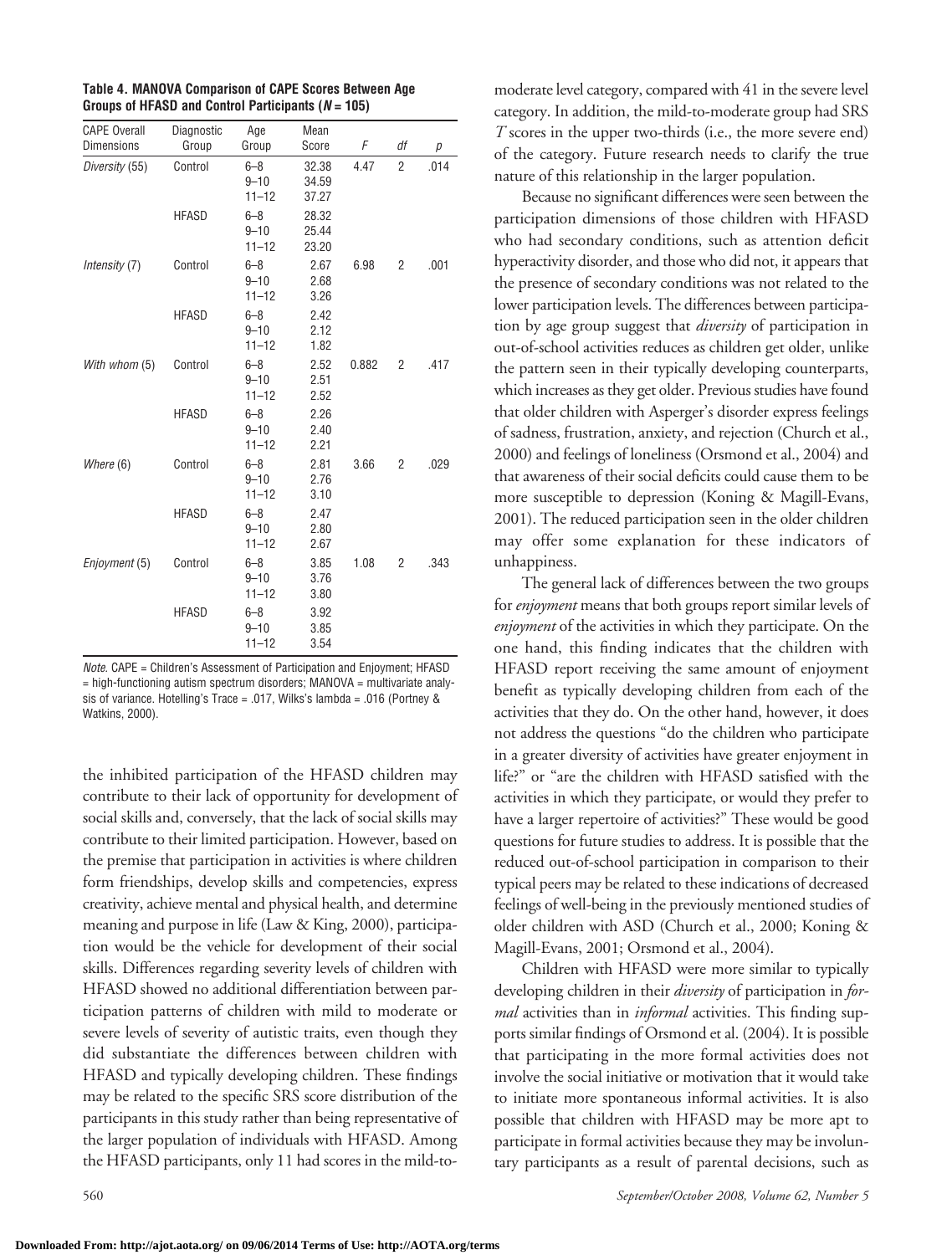parents signing them up for music lessons or team sports. In the analysis of the actual frequency of participation of these activities (*intensity 2*), the children with HFASD participated less than the typically developing children in *formal* activities. It is interesting that the*formal* activity category was the only category in which the children with HFASD enjoyed participating in the activities significantly less than the typically developing children did. This finding suggests that the participation may not be self-initiated.

*Recreational* activities showed similar patterns of significance in participation dimensions between the HFASD and typically developing children to those of *informal* activities. One explanation could be that all the items classified in *recreational* activities are also categorized as *informal.* They include activities such as doing puzzles, doing crafts, collecting things, going for a walk, and playing computer or video games, which are generally done spontaneously, rather than planned and organized by a leader, and they are activities that can be done alone. Even though the typically developing children participated in more of these activities, more frequently, with more other participants in a broader group of places, that category of activities was the only one that was enjoyed more (though not significantly) by the HFASD group than by the typical group (Table 2.) Perhaps their informal and solitary nature explains the greater enjoyment experienced by the HFASD group.

Children with HFASD participated in fewer *social* activities with less frequency than did the typically developing children. This finding appears reasonable, considering the difficulty with social skills of the HFASD population. This finding suggests the potential importance of promotion of social skills for people with HFASD as an intervention to support their participation in a greater diversity of social activities, which might ultimately help reduce their feelings of loneliness and depression.

*Physical* activities showed the greatest differences between the children with HFASD and the typically developing children among any of the activity categories in both the number of activities in which they participate and the frequency. It is possible that these differences are related to motor impairment issues in children with HFASD, which was supported by several studies (Ghazuiddin & Butler, 1998; Ghazuiddin et al., 1994; Gillberg, 1989; Green et al., 2002; Hilton et al., 2007; Klin et al., 1995; Manjiviona & Prior, 1995; Miyahara et al., 1997). The use of motor skills tends to be a common aspect of *physical* activities, and this finding suggests the importance of motor skills for participation in these activities and the value of intervention that addresses motor skills for children with HFASD. King et al. (2007) found that among 427 children with physical disabilities, their *enjoyment* of particular types of activities was related to their competence.

Perhaps the children with HFASD in this study choose not to participate in the activities in which they have less competence, so that differences in *social* and *physical* activity participation *diversity* are seen, rather than differences in *enjoyment.*

No significant differences were found in any of the *skillbased* activity dimensions between groups. *Skill-based* activities consist of swimming, doing gymnastics, horseback riding, learning to sing, taking art lessons, learning to dance, playing a musical instrument, taking music lessons, participating in community organizations, and dancing. All except dancing are also categorized as formal activities—that is, activities that are planned, have rules, and have a designated leader. They also appear to be activities that, for children between ages 6 and 12, would often be organized by parents, which might explain the lack of differences between groups.

*Self-improvement* activities showed a significant difference between groups for *diversity* but not for other dimensions; the children with HFASD participated in fewer of these activities than the typically developing children, but the other dimensions were the same. Self-improvement activities consist of writing letters, writing a story, getting help from a tutor, doing a religious activity, going to the public library, reading, doing volunteer work, doing a chore, doing homework, and shopping. For these activities in the age group examined, it is possible that the patterns of their participation, such as how often, with whom one does it, and where one does it, tend to follow certain socially consistent or standard patterns for this age group, such as doing homework alone every day at home and going shopping or doing a religious activity with family once a week, which could explain the lack of difference between groups.

## *Limitations of the Study*

This study is limited in the fact that it is a descriptive analysis and can illuminate relationships, but it does not allow us to make causal inferences from the data. Another limitation is the use of questionnaire format assessments. The accuracy of the results is dependent on the accuracy of the child's and parent's ability to understand the questions and how to answer them accurately. The participants were also a convenience sample that was recruited from a limited section of the country and had little ethnic diversity, and the group with a severe level of autistic characteristics was quite a bit larger than the group with a mild to moderate level.

#### *Implications for Future Research*

This study provides insight into participation patterns of children with HFASD, but it evokes more questions than it answers. Building on the finding that little significant difference exists between how much typically developing children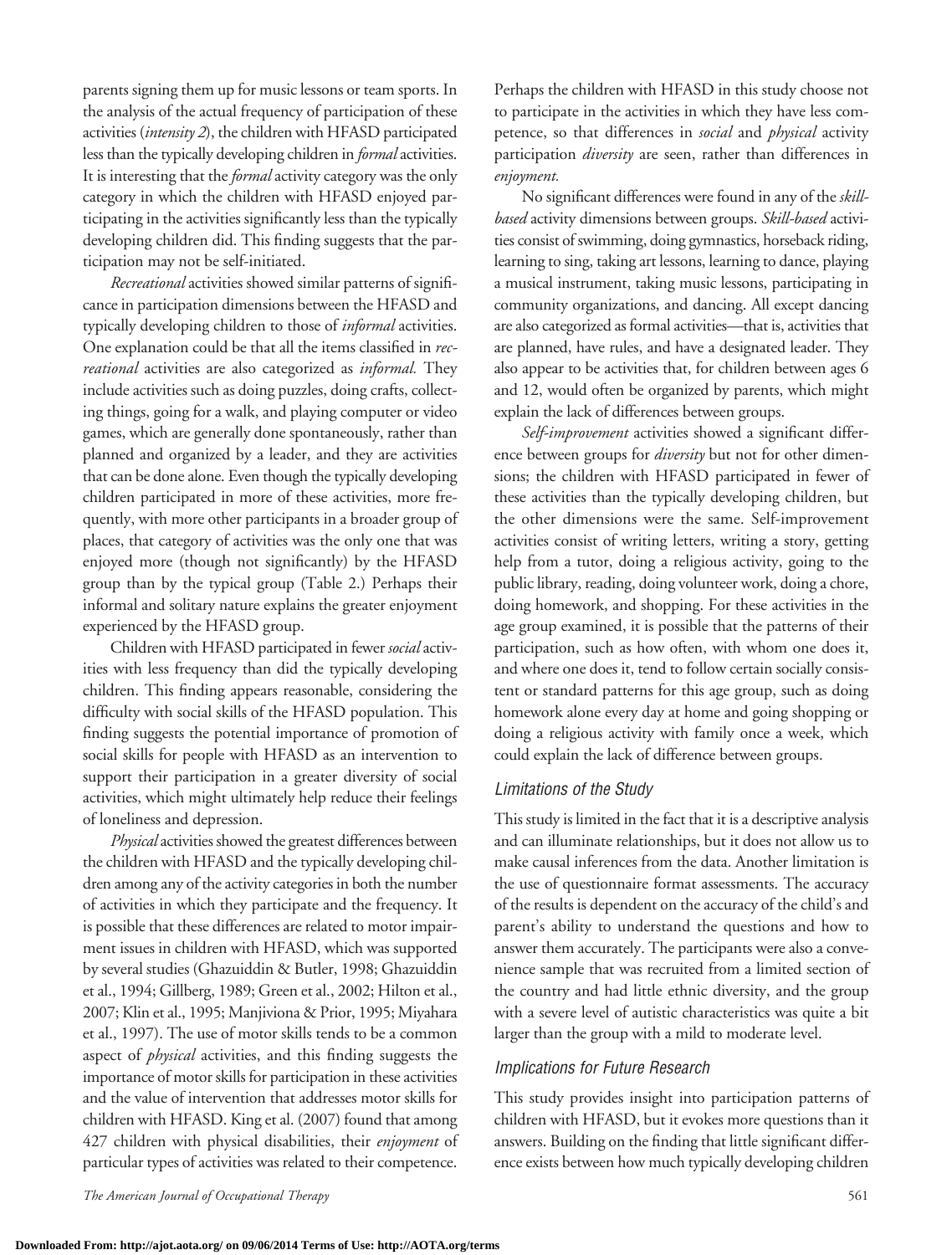and children with HFASD enjoy the activities in which they participate, an important increase in understanding could be gained from examining the enjoyment or feelings of wellbeing or self-efficacy related to participation in these same groups of children. It would also be useful to use a qualitative design to describe reasons for the limited diversity of their out-of-school activities. Other studies have addressed this for children with physical disabilities, but little has been examined for children with HFASD. The impact of increasing competence and participation in out-of-school activities for children with HFASD, perhaps through intervention programs, would also add to this line of understanding. Once standardization has been completed on the CAPE, interpretation of the scores will be more feasible. Other relationships between various areas of dysfunction seen in children with HFASD, such as sensory processing with motor skills or sensory processing with participation, would expand the understanding of this condition and its characteristics. This knowledge would, in turn, add a greater depth of understanding regarding implications for assessment and intervention for these children.

# Conclusion

This study has provided a clearer understanding of the difference in out-of-school participation patterns between typically developing children and children with HFASD. The HFASD group participated in a more limited range of activities, participated in activities with a narrower group of other participants, and participated in activities in a narrower range of geographic locations than did the typically developing children. The general lack of differences in *enjoyment* between the two groups means that both groups reported similar levels of *enjoyment* of the activities in which they participate, but the implications for life satisfaction are not clear. Children with HFASD were more similar to typically developing children in their *diversity* of participation in *formal* activities than in *informal* activities. Regarding specific categories of activities, the greatest differences between the numbers of activities participated in by the two groups were seen in *physical, social, self-improvement,* and *recreational* activities. No significant differences were seen between the participation dimensions of those children with HFASD who had secondary conditions. The decreased number of activities participated in by the older children with HFASD, compared with an increased number in the typically developing children, suggests the possible benefit of intervention at an early age to address the deficient skill areas, such as social and motor, that may be related to the limited participation. The results of this study suggest the importance of occupational therapists' addressing the out-of-school participation patterns of children with HFASD and the skills that may be related to participation, particularly the area of social competence, that would, in turn, contribute to their long-term mental and physical health.  $\triangle$ 

# Acknowledgments

We are thankful to Kate Graver, Jessica Reinken Johnson, Lyndsay Wente, Andrea Runzi Lang, and Nicolle Drew Callier for their tireless commitment to the completion of the data collection. We thank Mallory Wheeler and Rachel Holmes Kueker for their extensive work on data entry. We also thank Betty Schaefer, Cathy Crouch, Valerie Harbolovic, Sonia O'Donnell, Lynda Cordry, Tami Morrissey, Deb Dolan, Nancy Vanderweile Milligan, Jackie Kilburn, Lois Ehrhard, Joan Smith, Tina Kreummel, Nancy Buchholz, Lori Thompson, Marla Johnson, Lou Pruitt, and Kathy List for their help in finding participants and coordinating test sites. We thank John Constantino, Patti LaVesser, Diane Smith, Max Ito, Carol Reed, Georgiana Herzberg, and William Siler for their helpwith problem solving and statistical analysis. We especially thank the many wonderful mothers, fathers, and children who volunteered to participate in the study, many of whom traveled several hours to the test sites.

# References

- American Psychiatric Association. (2000). *Diagnostic and statistical manual of mental disorders* (4th ed., Text rev.). Washington, DC: Author.
- Centers for Disease Control & Prevention. (2008). *Autism information center.* Retrieved May 1, 2008, from www.cdc. gov/ncbddd/autism/
- Church, C., Alisanski, S., & Amanullah, S. (2000). The social, behavioral, and academic experiences of children with Asperger syndrome. *Focus on Autism and Other Developmental Disabilities, 15,* 12–20.
- Constantino, J. N., Davis, S., Todd, R., Schindler, M., Gross, M., Brophy, S., et al. (2003). Validation of a brief quantitative measure of autistic traits: Comparison of the Social Responsiveness Scale with the Autism Diagnostic Interview-Revised. *Journal of Autism and Developmental Disorders, 33,* 427–433.
- Constantino, J., & Gruber, C. (2005). *Social responsiveness scale.* Los Angeles: Western Psychological Services.
- Constantino, J. N., Gruber, C. P., Davis, S., Hayes, S., Passanante, N., & Przybeck, T. (2004). The factor structure of autistic traits*. Journal of Child Psychology and Psychiatry, 45,* 719–726.
- Constantino, J. N., Hudziak, J. J., & Todd, R. D. (2003). Deficits in reciprocal social behavior in male twins: Evidence for a